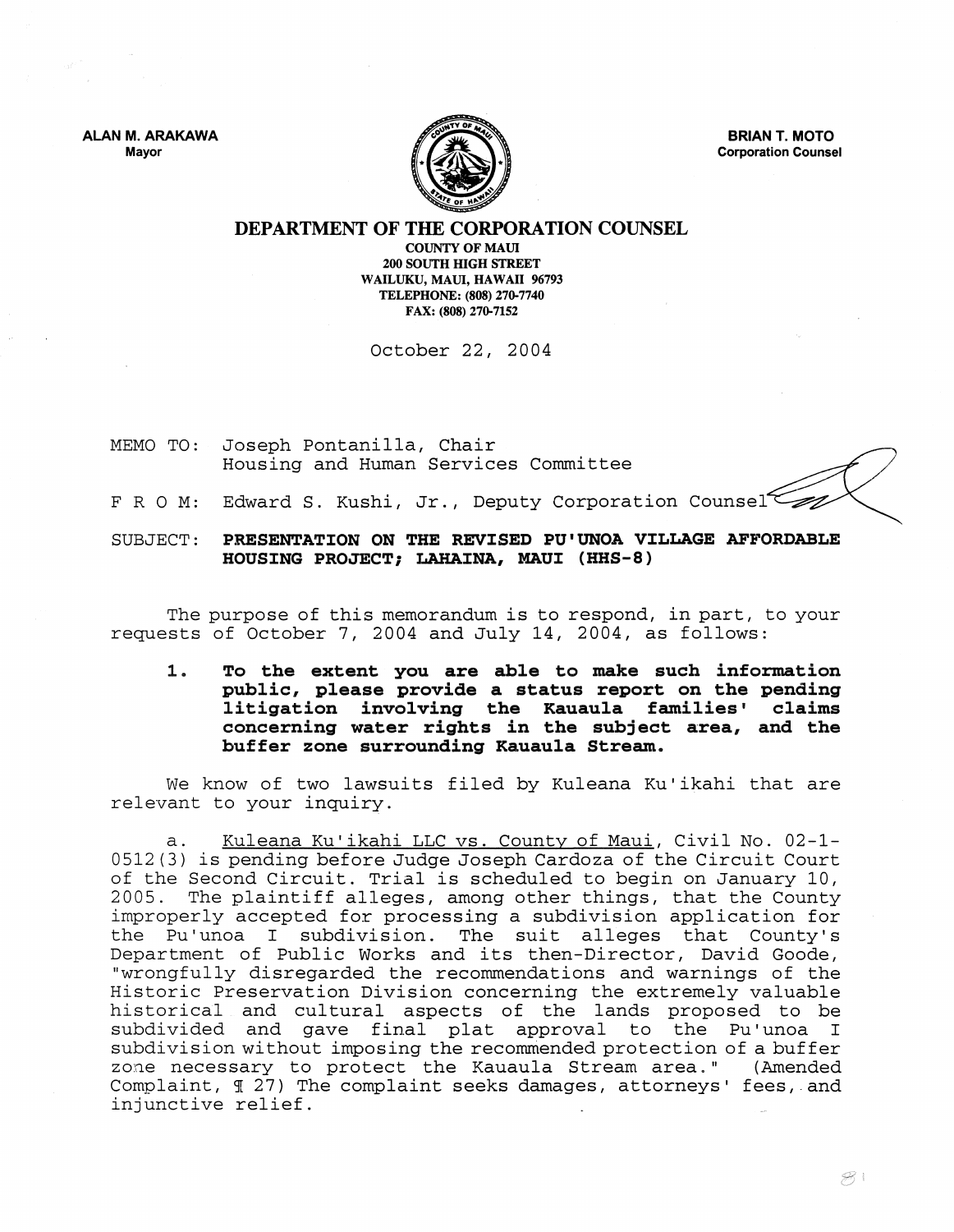Joseph Pontanilla, Chair Housing and Human Services Committee October 22, 2004 Page 2

b. Kuleana Ku'ikahi LLC v. Housing and Community Development Corporation of Hawaii, Kaua'ula Associates LLC, et al., Civil No. 04-1-0408 (2), was filed on October 7, 2004 in the Circuit Court of the Second Circuit. The plaintiff alleges, among other things, The plaintiff alleges, among other things, that defendant Housing and Community Development Corporation of Hawaii ("HCDCH") failed to properly discharge its obligations when it approved the Pu'unoa housing project without an Environmental Assessment ("EA") and/or an Environmental Impact Statement ("EIS") . The complaint alleges that although the Attorney General advised HCDCH of the need for an EA and/or an EIS, HCDCH wrongfully ignored<br>this legal advice. The complaint also alleges that HCDCH and The complaint also alleges that HCDCH and Kaua'ula Associates wrongfully interfered with a November 16, 2001 subdivision agreement, which requires that the Pu'unoa property be used only for agricultural uses. The complaint seeks damages, attorneys' fees, and injunctive relief.

## **2. will a decision by the Council to approve the project impact, either positively or negatively, the decision that is currently pending before the State Land Use Commission (LUC) ?**

A decision by the Council (whether to approve or disapprove the project) may not directly affect the petition that is currently pending before the LUC, but there are overlapping issues. In the pending LUC proceeding, Kuleana KU'ikahi is seeking a declaratory ruling that certain agricultural subdivisions being developed on former Pioneer Mill lands require a district boundary amendment. In a previous LUC proceeding filed by Kuleana Ku'ikahi, the County was criticized by the LUC for approving several agricultural subdivisions on Pioneer Mill land. For example, Commissioner Coppa called the County's agricultural subdivision enforcement "very<br>lax." (Transcript of LUC hearing, June 27, at p. 66.) (Transcript of LUC hearing, June 27, at p. Commissioner Fiesta stated that "I think the Maui County did a bad<br>job" of enforcing its agricultural ordinance. (Id. at 68.) job" of enforcing its agricultural ordinance. Commissioners Desai, Montgomery, and Catalani also voiced matters<br>of concern. (Id. at 66-70.) Commissioner Roehrig said he was of concern. (Id. at 66-70.) Commissioner Roehrig said he was<br>"outraged" about alleged lobbying of the Governor by the "outraged" about alleged lobbying of the Governor by<br>developer. (Id. at 71.) He questioned whether the developer  $(\text{Id. at } 71.)$  He questioned whether the developer had pressured Maui County officials "to try to squeeze the parties into conformity with their point of view so that the Land Use Commission couldn't make a just decision. And I hope that doesn't ever happen again." (Id. at  $72.$ ) On June 27, 2003, the LUC adopted an Order Regarding Withdrawal of Petition for a Declaratory Order in which it summarized some of its comments and observations.

The LUC will take up the latest petition filed by Kuleana Ku 'ikahi during its meetings scheduled for October 21 and 22, 2004.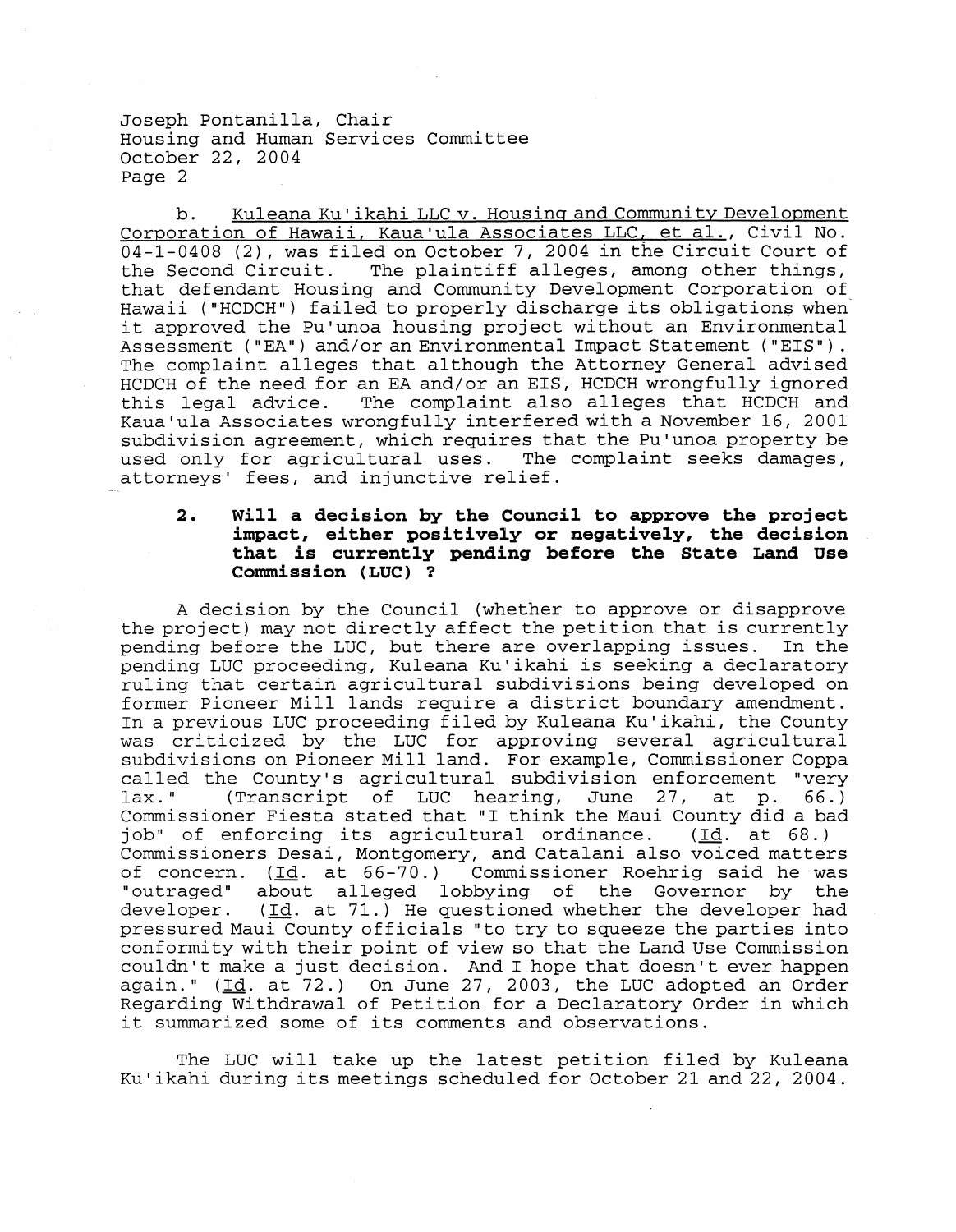Joseph Pontanilla, Chair Housing and Human Services Committee October 22, 2004 Page 3

> **3. If the Council approves the project and the developer then presents its petition for boundary amendment to the LUC, pursuant to Section** 201G-118(a) (4) **of the Hawaii Revised Statutes, will the LUC consider issues relating to water rights and native Hawaiian gathering rights in connection with the petition ?**

The LUC is required to consider native Hawaiian rights. See, e.g., Hawaii Constitution, Article XII, § 7 (pertaining to traditional and customary rights). The LUC also takes an interest in water issues. See, e.g., Lanai Co. v. Land Use Comm'n, 105 Hawai'i 296, 97 P.3d 372 (2004). However, final adjudication of water disputes generally takes place before the Commission on Water Resource Management or in the courts. The Supreme Court of the Territory of Hawaii resolved a water dispute between the Pioneer Mill and the ancestors of some of Kuleana Ku'ikahi's members in a case entitled Horner v. Kumuliili, 10 Haw. 174 (1895).

## 4. **As a co-applicant, will the Housing and Community Development Corporation of Hawaii be jointly and severally liable for the developer's legal liability, if any, arising from this development ?**

It is our understanding that the HCDCH is the "sponsoring" agency for this project which, if approved, will be developed, constructed, funded, and maintained entirely by the applicant, Kaua'ula Associates, LLC. Accordingly, the project is an "assisted project", which is defined as "a project which is initiated and developed by an entity other than the corporation, and which is being provided state assistance to lower sales prices or rental rates. Such assistance may include, but is not necessarily limited to, interim and permanent financing, expedited processing of projects, seed money loans or grants, tax credits, general excise<br>tax exemptions, and rental assistance."<sup>1</sup> (Emphasis added.) tax exemptions, and rental assistance. $"$ <sup>1</sup> However, on information and in accordance with HCDCH's rules,  $2$  an eligible developer and HCDCH may enter into a development<br>agreement, which in addition to other relevant terms and to other relevant terms and conditions, would provide and define the roles, responsibilities, indemnification, and liabilities of the respective parties.

 $1$  Section 15-174-2, HCDCH administrative rules.

<sup>2</sup> Section 15-174-28, HCDCH administrative rules.